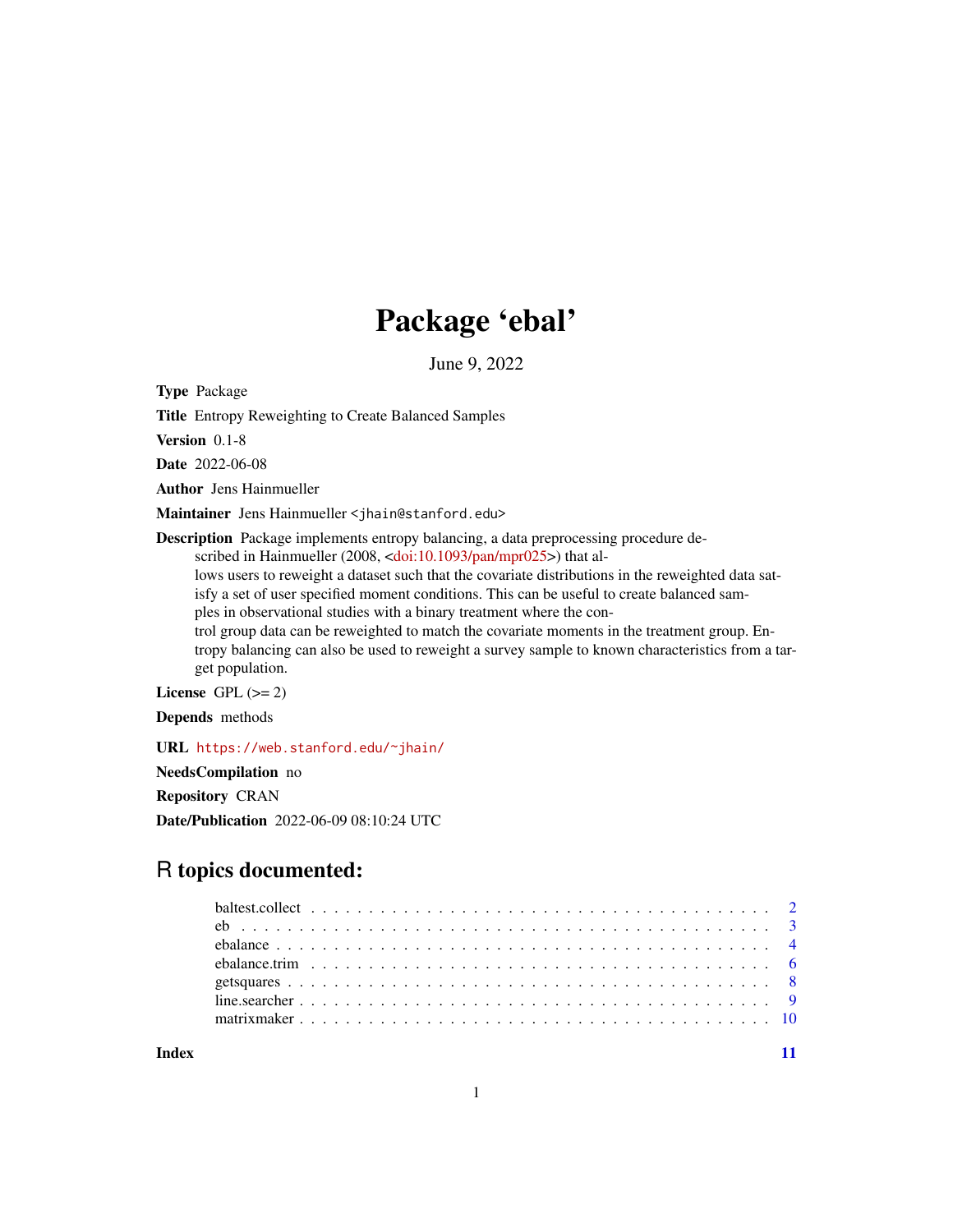<span id="page-1-0"></span>

#### Description

A function that summarizes the covariate balance statistics that are computed by MatchBalance(Matching) in a balance table.

#### Usage

baltest.collect(matchbal.out, var.names, after = TRUE)

#### Arguments

| matchbal.out | An object from a call to MatchBalance (Matching)                                                                                                                                                                                                                                                                    |
|--------------|---------------------------------------------------------------------------------------------------------------------------------------------------------------------------------------------------------------------------------------------------------------------------------------------------------------------|
| var.names    | A vector of covariate names.                                                                                                                                                                                                                                                                                        |
| after        | A logical flag for whether the results from before or after Matching should be<br>summarized. If TRUE baltest.collect summarizes the results from the co-<br>variate balance checks that MatchBalance computes in the matched data. If<br>FALSE the results from the balance checks in the unmatched data are used. |

#### Details

See MatchBalance(Matching) for details.

#### Value

A matrix that contains the covariate balance statistics in tabular format.

#### Author(s)

Jens Hainmueller

#### See Also

MatchBalance in the Matching package.

#### Examples

```
## load(Matching) to run this example
## create toy data: one treatment indicator and three covariates X1-3
#dat <- data.frame(treatment=rbinom(50,size=1,prob=.5),replicate(3,rnorm(50)))
#covarsname <- colnames(dat)[-1]
```

```
## run balance checks
#mout <- MatchBalance(treatment~X1+X2+X3,data=dat)
```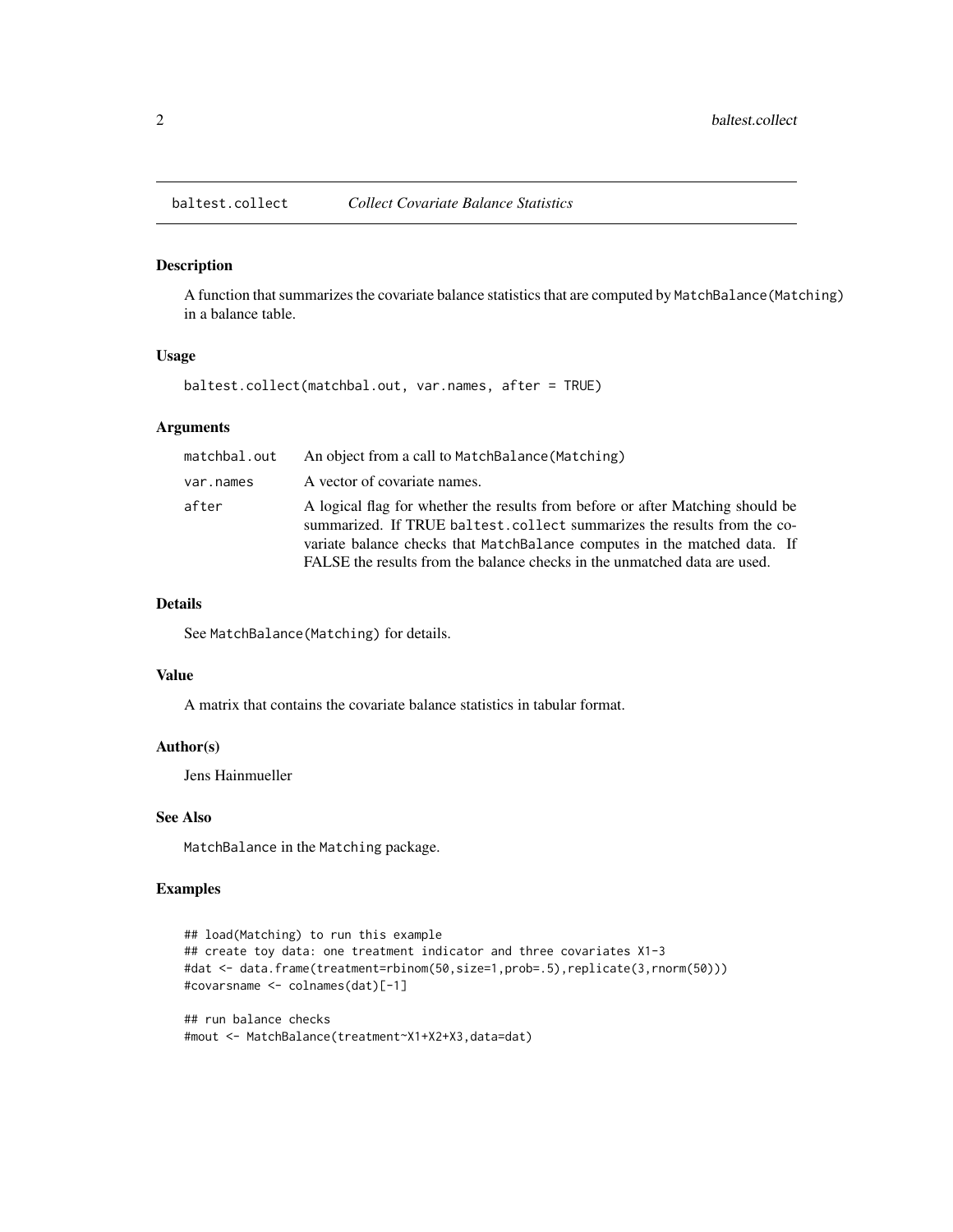```
## summarize in balance table
#baltest.collect(matchbal.out=mout,var.names=covarsname,after=FALSE)
```
#### eb *Function for Entropy Balancing*

#### Description

This function is called internally by [ebalance](#page-3-1) and [ebalance.trim](#page-5-1) to implement entropy balancing. This function would normally not be called manually by a user.

#### Usage

```
eb(tr.total = tr.total, co.x = co.x,coeffs = coefficients, base.weight = base.weight,max.iterations = max.iterations,
   constraint.tolerance = constraint.tolerance,
   print.level = print.level)
```
#### Arguments

```
tr.total NA
co.x NA
coefs NA
base.weight NA
max.iterations NA
constraint.tolerance
           NA
print.level NA
```
#### Value

A list containing the results from the algorithm.

#### Author(s)

Jens Hainmueller

#### See Also

ebalance, ebalance.trim

#### Examples

##---- NA -----

<span id="page-2-0"></span> $e<sup>1</sup>$  3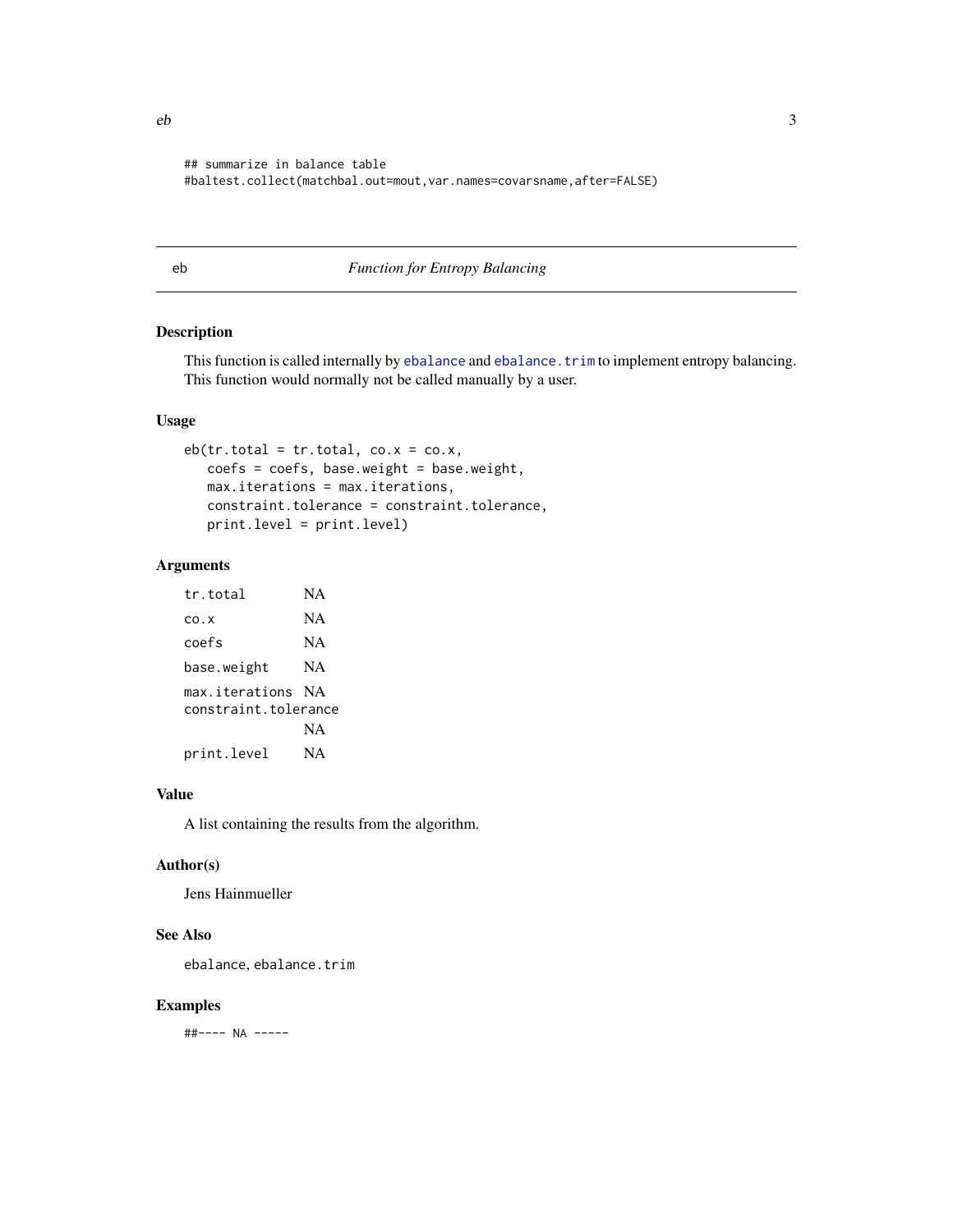<span id="page-3-1"></span><span id="page-3-0"></span>

#### Description

This function implements entropy balancing, a data preprocessing procedure that allows users to reweight a dataset. The preprocessing is based on a maximum entropy reweighting scheme that assigns weights to each unit such that the covariate distributions in the reweighted data satisfy a set of moment conditions specified by the researcher. This can be useful to balance covariate distributions in observational studies with a binary treatment where the control group data can be reweighted to match the covariate moments in the treatment group. Entropy balancing can also be used to reweight a survey sample to known characteristics from a target population. The weights that result from entropy balancing can be passed to regression or other models to subsequently analyze the reweighted data.

By default, ebalance reweights the covariate distributions from a control group to match target moments that are computed from a treatment group such that the reweighted data can be used to analyze the average treatment effect on the treated.

#### Usage

```
ebalance(Treatment, X, base.weight = NULL,
norm.constant = NULL, coefs = NULL,
max.iterations = 200,
constraint.tolerance = 1, print<math>level = 0)
```
#### Arguments

| Treatment     | A vector indicating the observations which are in the data group that should be<br>reweighted (i.e. the control group) and those which are in the data group that<br>should be used to compute the target moments (i.e. the treatment group). This<br>can either be a logical vector or a real vector where 0 denotes control observa-<br>tions and 1 denotes treatment observations. By default the target moments are<br>computed using the data from all treatment observations. |
|---------------|-------------------------------------------------------------------------------------------------------------------------------------------------------------------------------------------------------------------------------------------------------------------------------------------------------------------------------------------------------------------------------------------------------------------------------------------------------------------------------------|
| X             | A matrix containing the variables that the researchers wants to include in the<br>reweighting. To adjust the means of the covariates, the raw covariates can be<br>included. To adjust the variances of the covariates, squared terms of the raw<br>covariates can be included. To adjust co-moments, interaction terms can be<br>included. All columns of this matrix must have positive variance and the matrix<br>must be invertible. No missing data is allowed.                |
| base.weight   | An optional vector of base weights for the maximum entropy reweighting (one<br>weight for each control unit). The default is uniform base weights.                                                                                                                                                                                                                                                                                                                                  |
| norm.constant | An optional normalizing constant. By default the weights are normalized such<br>that the sum of the weights for the reweighted control group match the number<br>of observations in the treatment grou.                                                                                                                                                                                                                                                                             |
| coefs         | An optional vector of model coefficients to start the reweighting.                                                                                                                                                                                                                                                                                                                                                                                                                  |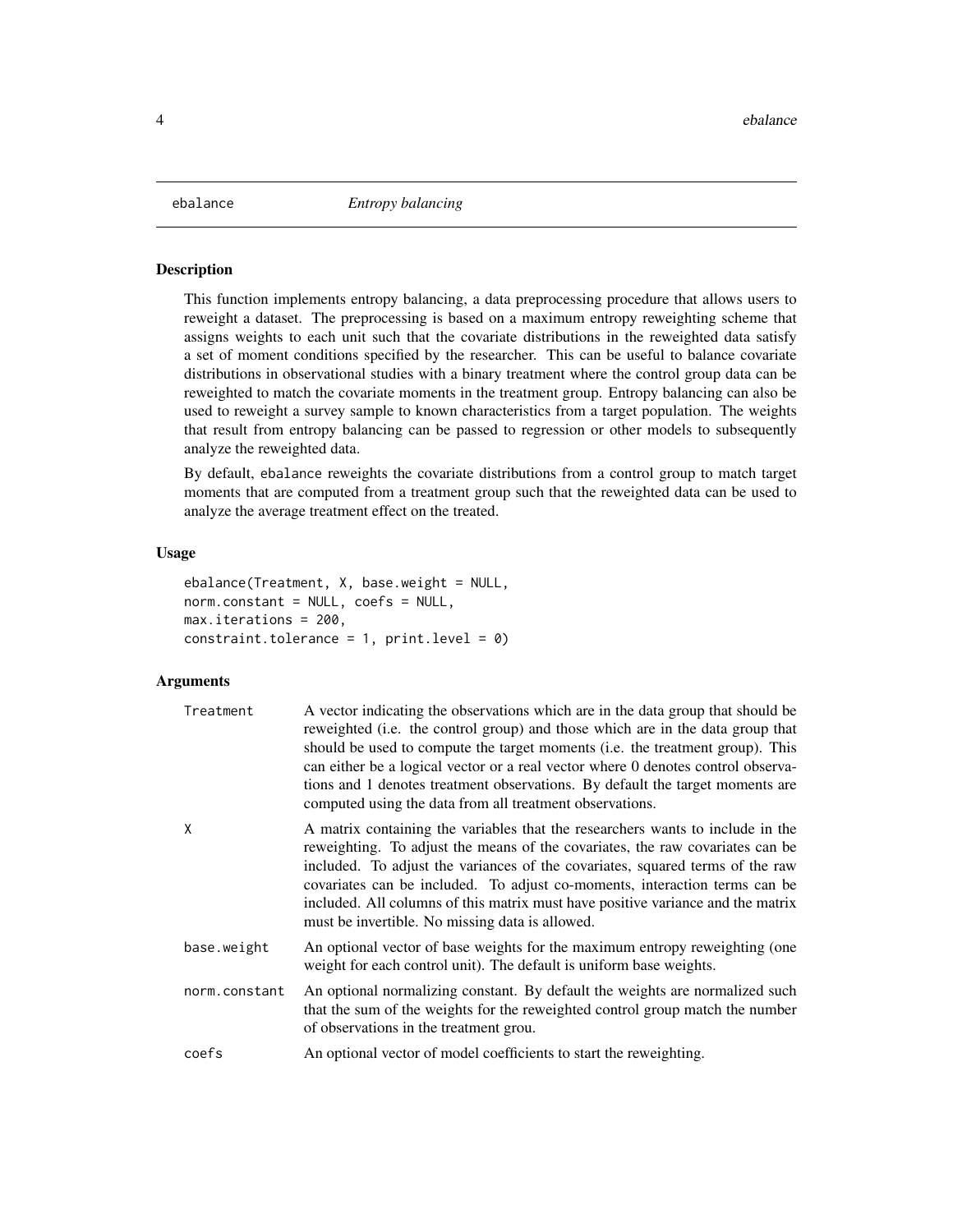#### ebalance 5

|                      | max. iterations Maximum number of iterations that will be run when attempting to reweight the                                    |  |  |  |  |  |  |  |  |
|----------------------|----------------------------------------------------------------------------------------------------------------------------------|--|--|--|--|--|--|--|--|
|                      | data.                                                                                                                            |  |  |  |  |  |  |  |  |
| constraint.tolerance |                                                                                                                                  |  |  |  |  |  |  |  |  |
|                      | This is the tolerance level used by ebalance to decide if the moments in the<br>reweighted data are equal to the target moments. |  |  |  |  |  |  |  |  |
| print.level          | Controls the level of printing: 0 (normal printing), 2 (detailed), and 3 (very<br>detailed).                                     |  |  |  |  |  |  |  |  |

#### Details

If the user wants to pass different target moments these should be entered in a new row in the dataset which contains the target means for the covariate distributions.

#### Value

An list object of class ebalance with the following elements:

| target marging. A vector that contains the target moments coded from the covariate distributions<br>of the treatment group. |  |  |  |  |  |
|-----------------------------------------------------------------------------------------------------------------------------|--|--|--|--|--|
| A matrix that contains the covariate data from the control group.                                                           |  |  |  |  |  |
| A vector that contains the control group weights assigned by entropy balancing.                                             |  |  |  |  |  |
| A vector that contains coefficients from the reweighting algorithm.                                                         |  |  |  |  |  |
| A scalar that contains the maximum deviation between the moments of the<br>reweighted data and the target moments.          |  |  |  |  |  |
| constraint.tolerance                                                                                                        |  |  |  |  |  |
| The tolerance level used for the balance constraints.                                                                       |  |  |  |  |  |
| The base weight used.                                                                                                       |  |  |  |  |  |
| The print level used.                                                                                                       |  |  |  |  |  |
| Logical flag if algorithm converged within tolerance.                                                                       |  |  |  |  |  |
|                                                                                                                             |  |  |  |  |  |

#### Author(s)

Jens Hainmueller

#### References

Hainmueller, J. (2012) 'Entropy Balancing for Causal Effects: A Multivariate Reweighting Method to Produce Balanced Samples in Observational Studies', Political Analysis (Winter 2012) 20 (1): 25–46.

Zaslavsky, A. (1988), 'Representing local reweighting area adjustments by of households', Survey Methodology 14(2), 265–288.

Ireland, C. and Kullback, S. (1968), 'Contingency tables with given marginals', Biometrika 55, 179–188.

Kullback, S. (1959), Information Theory and Statistics, Wiley, NY.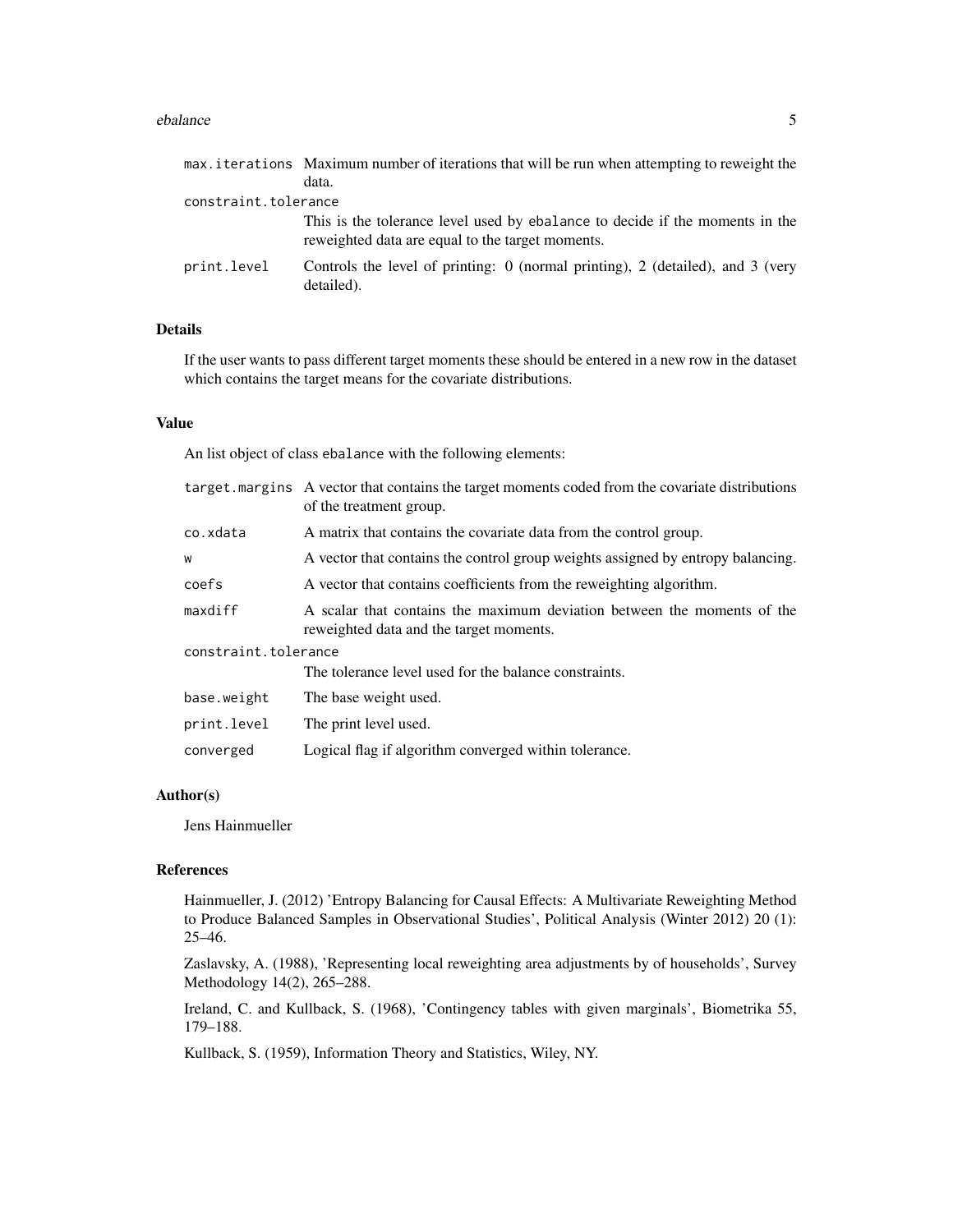#### <span id="page-5-0"></span>See Also

Also see [ebalance.trim](#page-5-1).

#### Examples

```
# create toy data: treatment indicator and three covariates X1-3
treatment \leq c(rep(0,50),rep(1,30))
X <- rbind(replicate(3,rnorm(50,0)),replicate(3,rnorm(30,.5)))
colnames(X) <- paste("x",1:3,sep="")
# entropy balancing
eb.out <- ebalance(Treatment=treatment,
                  X=X# means in treatment group data
apply(X[treatment==1,],2,mean)
# means in reweighted control group data
apply(X[treatment==0,],2,weighted.mean,w=eb.out$w)
# means in raw data control group data
apply(X[treatment==0,],2,mean)
```
<span id="page-5-1"></span>ebalance.trim *Trimming of Weights for Entropy Balancing*

#### Description

Function to trim weights obtained from entropy balancing. It takes the output from a call to ebalance and trims the data weights (subject to the moment conditions) such that the ratio of the maximum/minimum weight to the mean weight is reduced to satisfy a user specified target. If no user target is specified the maximum weight ratio is automatically trimmed as far as is feasible given the data.

#### Usage

```
ebalance.trim(ebalanceobj, max.weight = NULL,
min.weight = 0, max.trim.iterations = 200,
max.weight.increment = 0.92,min.weight.increment = 1.08,
print<math>level = 0)
```
#### **Arguments**

| ebalanceobi         | An object from a call to ebalance.                           |
|---------------------|--------------------------------------------------------------|
| max.weight          | Optional target for the ratio of the maximum to mean weight. |
| min.weight          | Optional target for the ratio of the minimum to mean weight. |
| max.trim.iterations |                                                              |
|                     | Maximum number of trimming iterations                        |

Maximum number of trimming iterations.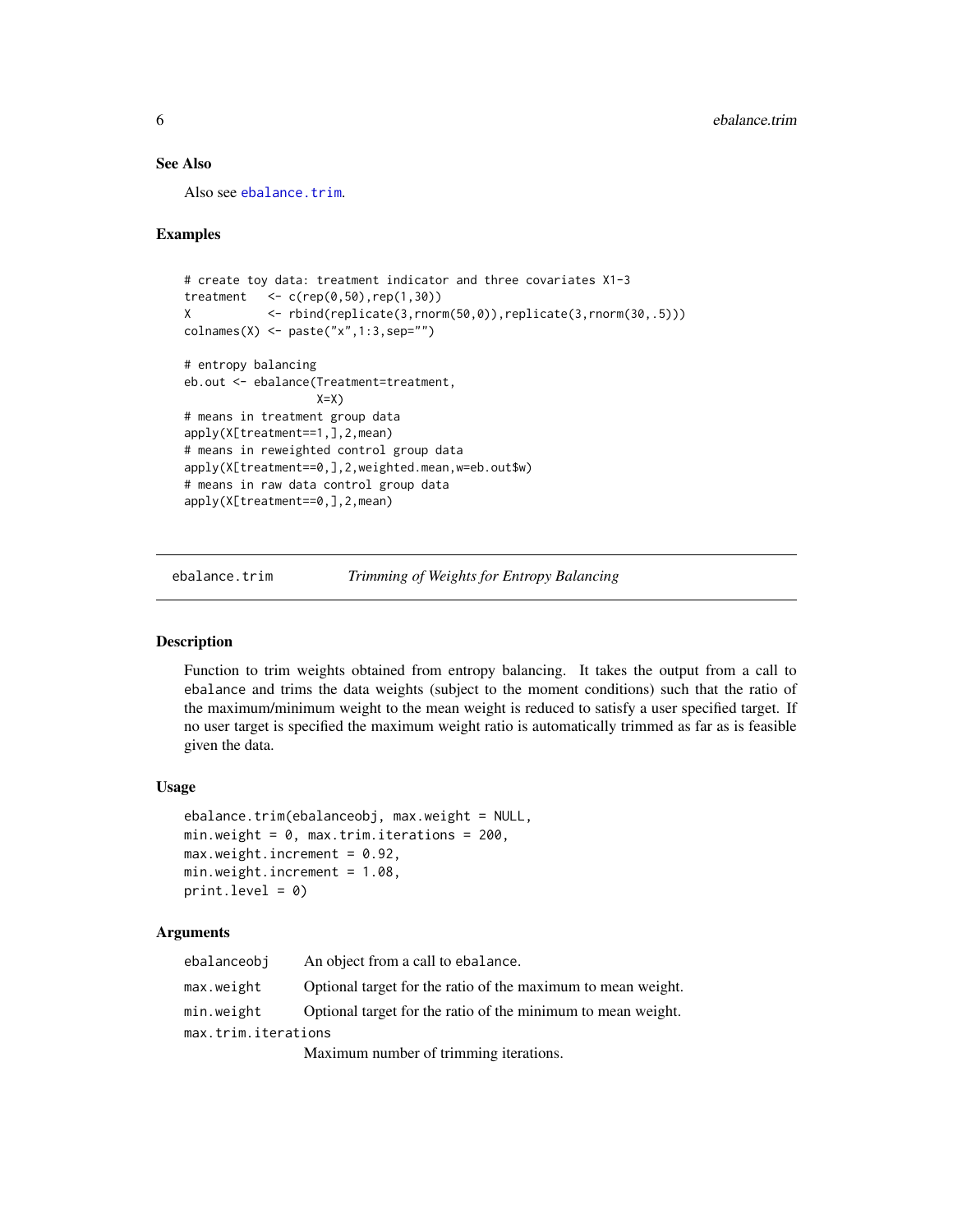#### ebalance.trim 7

| max.weight.increment |                                                                                                                                                                                          |
|----------------------|------------------------------------------------------------------------------------------------------------------------------------------------------------------------------------------|
|                      | Increment for iterative trimming of the ratio of the maximum to mean weight (a<br>scalar between $0-1$ , $.92$ indicates that the attempted reduction in the max ratio is<br>8 percent). |
| min.weight.increment |                                                                                                                                                                                          |
|                      | Increment for iterative trimming of the ratio of the minimum to mean weight<br>(a scalar $> 1$ , 1.08 indicates that the attempted reduction in the max ratio is 8<br>percent).          |
| print.level          | Controls the level of printing: 0 (normal printing), 2 (detailed), and 3 (very<br>detailed).                                                                                             |

#### Value

An list object of class ebalance. trim with the following elements:

|                      | target marging. A vector that contains the target moments coded from the covariate distributions<br>of the treatment group. |
|----------------------|-----------------------------------------------------------------------------------------------------------------------------|
| co.xdata             | A matrix that contains the covariate data from the control group.                                                           |
| W                    | A vector that contains the control group weights assigned by trimming entropy<br>balancing algorithm.                       |
| coefs                | A vector that contains coefficients from the reweighting algorithm.                                                         |
| maxdiff              | A scalar that contains the maximum deviation between the moments of the<br>reweighted data and the target moments.          |
| norm.constant        | Normalizing constant used.                                                                                                  |
| constraint.tolerance |                                                                                                                             |
|                      | The tolerance level used for the balance constraints.                                                                       |
|                      | max.iterations Maximum number of trimming iterations used.                                                                  |
| base.weight          | The base weight used.                                                                                                       |
| converged            | Logical flag if algorithm converged within tolerance.                                                                       |

#### Author(s)

Jens Hainmueller

#### References

Hainmueller, J. (2012) 'Entropy Balancing for Causal Effects: A Multivariate Reweighting Method to Produce Balanced Samples in Observational Studies', Political Analysis (Winter 2012) 20 (1): 25–46.

Zaslavsky, A. (1988), 'Representing local reweighting area adjustments by of households', Survey Methodology 14(2), 265–288.

Ireland, C. and Kullback, S. (1968), 'Contingency tables with given marginals', Biometrika 55, 179–188.

Kullback, S. (1959), Information Theory and Statistics, Wiley, NY.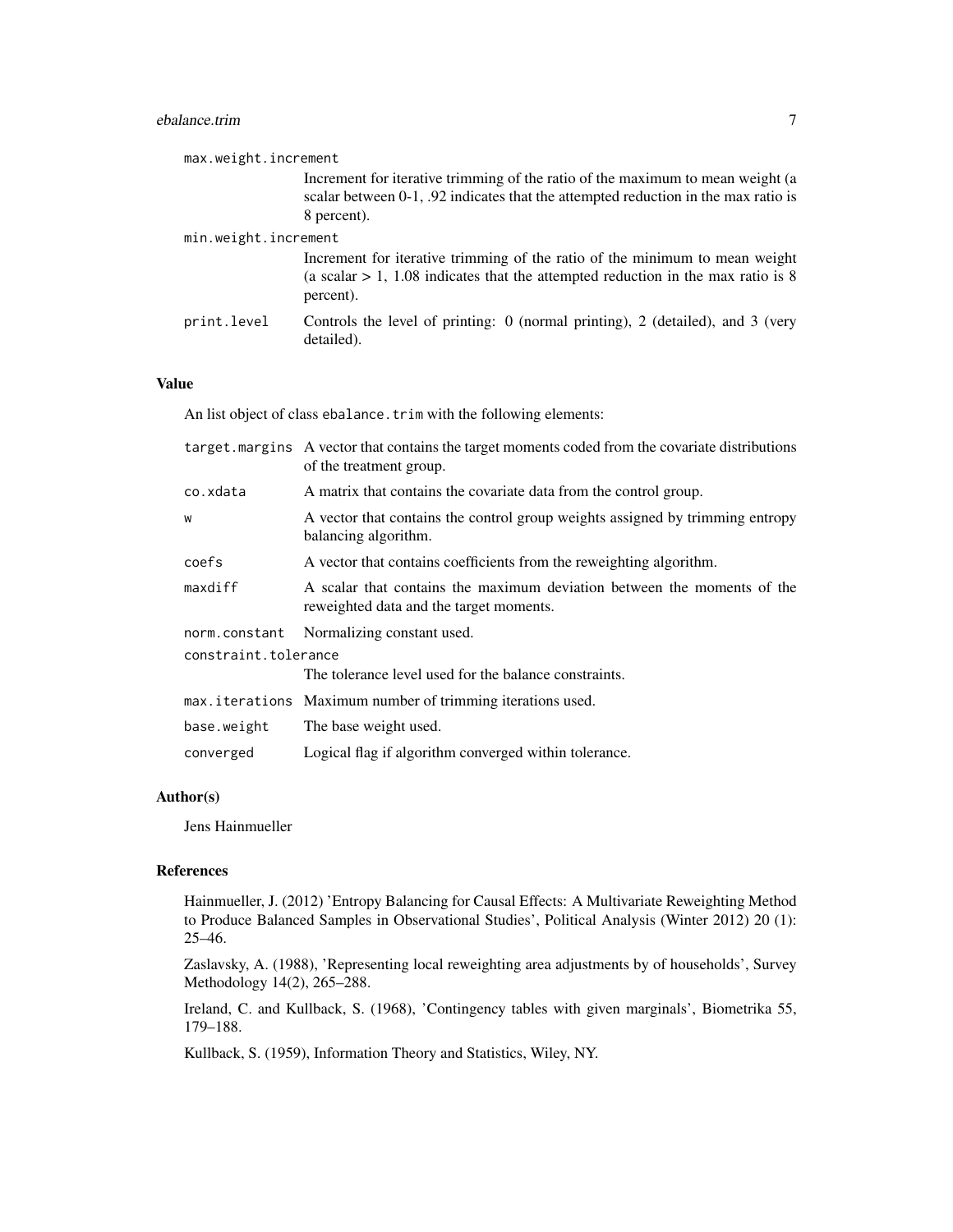#### <span id="page-7-0"></span>See Also

Also see [ebalance.trim](#page-5-1).

#### Examples

```
# create toy data: treatment indicator and three covariates X1-3
treatment \langle -c(\text{rep}(0,50),\text{rep}(1,30)) \rangleX <- rbind(replicate(3,rnorm(50,0)),replicate(3,rnorm(30,.5)))
colnames(X) <- paste("x",1:3,sep="")
# entropy balancing
eb.out <- ebalance(Treatment=treatment,
                   X=X)
# means in treatment group data
apply(X[treatment==1,],2,mean)
# means in reweighted control group data
apply(X[treatment==0,],2,weighted.mean,w=eb.out$w)
# means in raw data control group data
apply(X[treatment==0,],2,mean)
# trim weights
eb.out.tr <- ebalance.trim(eb.out)
# means in reweighted control group data
apply(X[treatment==0,],2,weighted.mean,w=eb.out.tr$w)
# untrimmed and trimmed weights
```

```
round(summary(eb.out$w),2)
round(summary(eb.out.tr$w),2)
```
<span id="page-7-1"></span>getsquares *Generate Matrix of Squared Terms*

#### Description

Takes a matrix of covariates and generates a new matrix that contains the original covariates and all squared terms. Squared terms for binary covariates are omitted.

#### Usage

getsquares(mat)

#### Arguments

mat n by k numeric matrix of covariates.

#### Value

n by k\*2 numeric matrix that contains the original covariates plus all squared terms.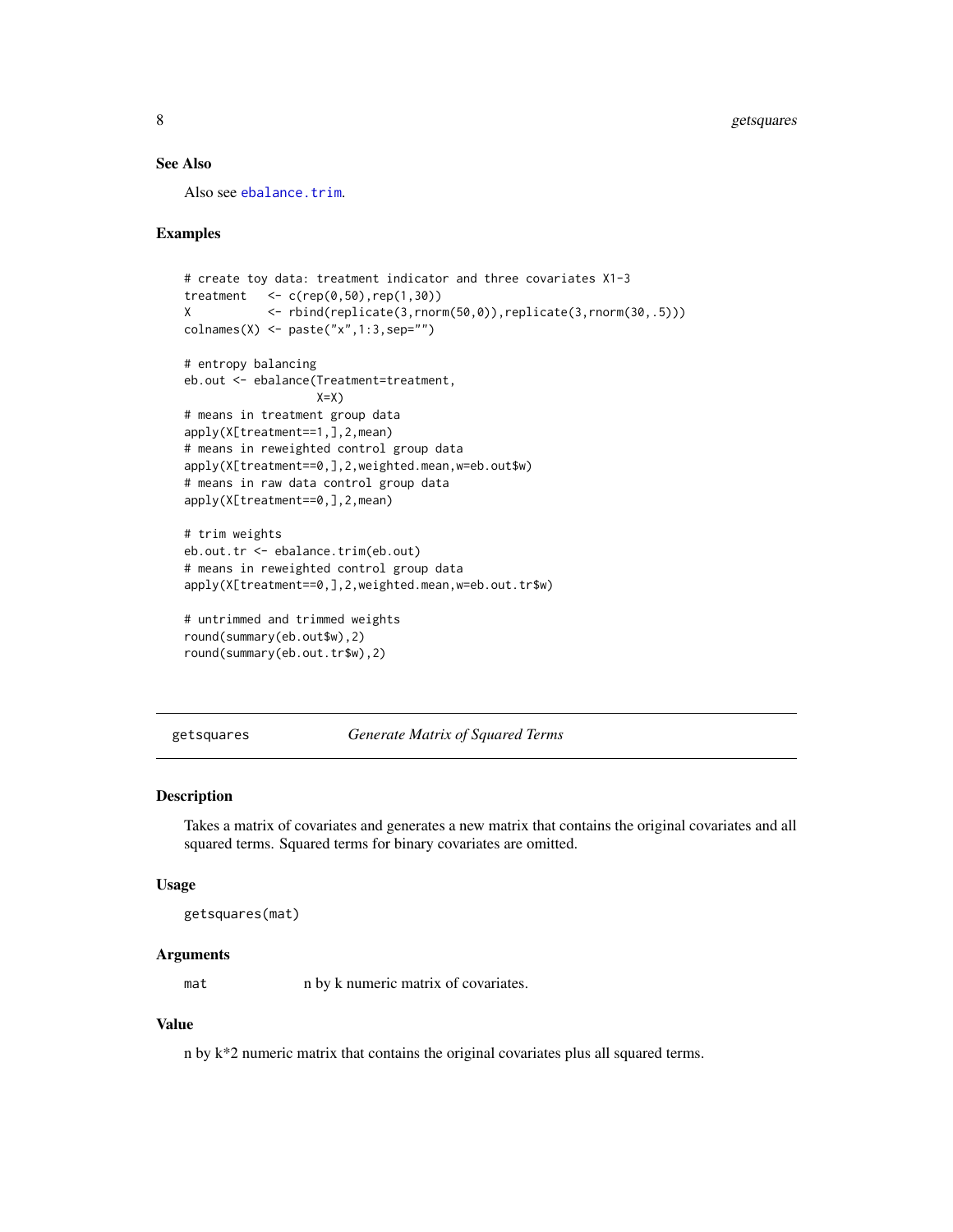#### <span id="page-8-0"></span>line.searcher 9

#### Author(s)

Jens Hainmueller

#### See Also

See [matrixmaker](#page-9-1)

#### Examples

```
# create toy matrix
mold <- replicate(3,rnorm(50))
colnames(mold) <- paste("x",1:3,sep="")
head(mold)
# create new matrix
mnew <- getsquares(mold)
head(mnew)
```
line.searcher *Optimal step length search for entropy balancing algorithm*

#### Description

Function called internally by ebalance and ebalance.trim to compute optimal step length for entropy balancing algorithm. This function would normally not be called manually by a user.

#### Usage

line.searcher(Base.weight, Co.x, Tr.total, coefs, Newton, ss)

#### Arguments

| Base.weight | NA        |
|-------------|-----------|
| Co.x        | NA        |
| Tr.total    | NA        |
| coefs       | NA.       |
| Newton      | <b>NA</b> |
| ςς          | <b>NA</b> |

#### Value

A list with the results from the search.

#### Author(s)

Jens Hainmueller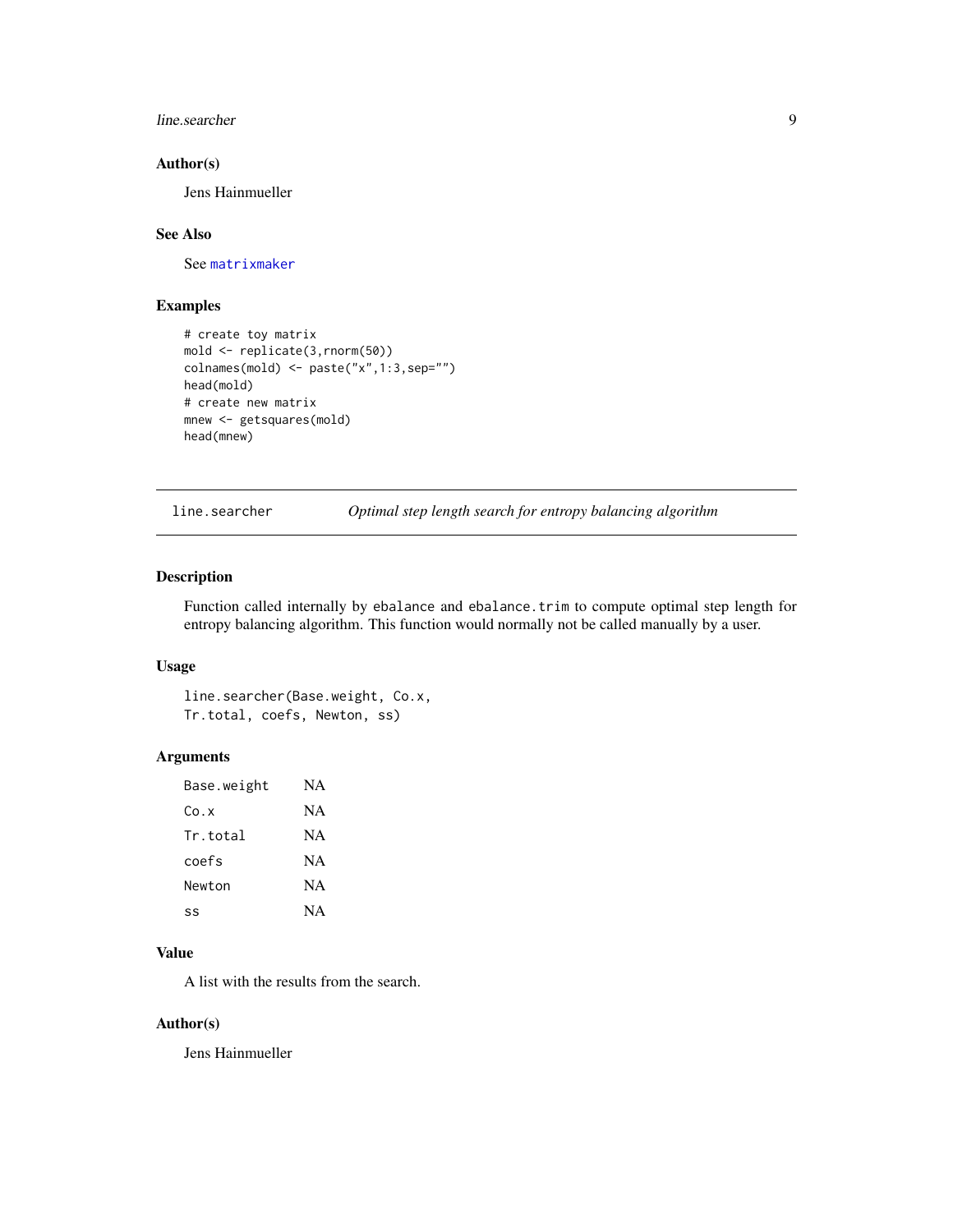#### See Also

ebalance, ebalance.trim

#### Examples

##---- NA -----

<span id="page-9-1"></span>matrixmaker *Generate Matrix of One-way Interactions and Squared Terms*

#### Description

Takes a matrix of covariates and generates a new matrix that contains the original covariates, all one-way interaction terms, and all squared terms.

#### Usage

matrixmaker(mat)

#### Arguments

mat n by k numeric matrix of covariates.

#### Value

n by (k\*(k+1))/2 +1) matrix of covariates with original covariates, all one-way interaction terms, and all squared terms.

#### Author(s)

Jens Hainmueller

#### See Also

See [getsquares](#page-7-1)

#### Examples

# create toy matrix mold <- replicate(3,rnorm(50)) colnames(mold) <- paste("x",1:3,sep="") head(mold) # create new matrix mnew <- matrixmaker(mold) head(mnew)

<span id="page-9-0"></span>